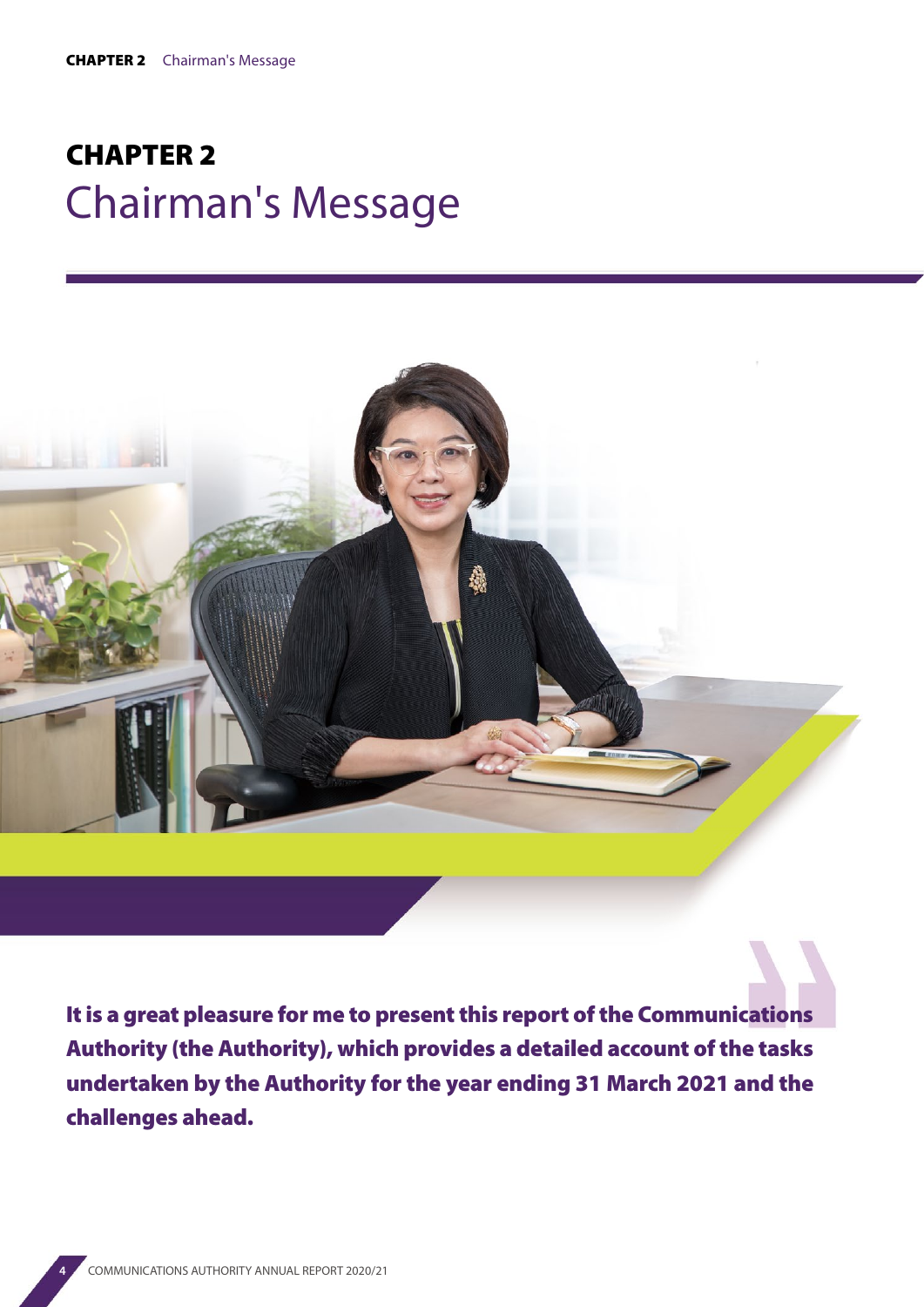## A Vibrant Broadcasting Market

The broadcasting sector in Hong Kong continues to be vibrant and versatile, with 12 free-to-air digital television channels and 13 radio channels provided by various commercial broadcasters and the public service broadcaster, Radio Television Hong Kong (RTHK), as well as about 800 local and non-local television channels in various languages available through free-to-air terrestrial and satellite reception or pay television services. Hong Kong is also an ideal place for uplinking satellite television services to the Asia Pacific region, with 10 non-domestic television programme service (non-domestic TV) licensees providing over 210 satellite television channels for audience in the Asia Pacific region.<sup>1</sup>

The Authority has commenced in 2021 a midterm review exercise for the domestic free television programme service (free TV) licences of HK Television Entertainment Company Limited (HKTVE), Television Broadcasts Limited (TVB) and Fantastic Television Limited (Fantastic TV) and the sound broadcasting licences of Hong Kong Commercial Broadcasting Company Limited (CRHK) and Metro Broadcast Corporation Limited (Metro). The Authority is conducting assessments of the performance of the five licensees. A public consultation exercise was conducted in the third and fourth quarters of 2021 to collect public views. Having regard to the views received during the public consultation, the Authority will submit its recommendations to the Chief Executive in Council (CE in C) for consideration with a view to improving the services provided by the licensees for the remaining period of the licences.

## Rapid Growth of the Telecommunications Market

Amidst the COVID-19 pandemic during the year under review, Hong Kong's telecommunications market continued to flourish. The commercial fifth generation (5G) services were successfully launched from 1 April 2020 in Hong Kong. By March 2021, the number of mobile subscriptions reached 22.8 million and over 99% of them were subscriptions of the third generation (3G), fourth generation (4G) and 5G mobile services. Mobile network operators (MNOs) and mobile virtual network operators (MVNOs) were offering 4G and 5G services at affordable prices. Mobile data services were available at downlink speeds of up to 1.1 gigabit per second (Gbps). In March 2021, the monthly mobile data usage further surged to 93 937 Terabytes, representing 1.2 times and 1.7 times of the monthly usage over the same period in 2020 and 2019 respectively. The mobile data usage per capita rose to 12 548 Megabytes in March 2021, compared with 10 055 Megabytes in March 2020 and 7 326 Megabytes in March 2019. We expect that the 5G mobile services, launched in April 2020, will continue to boost mobile data usage with the new range of innovative services and applications empowered by 5G. The Authority will continue to introduce necessary measures to facilitate the robust development of the mobile services market. Where warranted, we will also proactively consider facilitating measures to the industry.

The licence of a non-domestic TV licensee will be terminated with effect from 15 December 2021, with the number of non-domestic TV licensees reducing to nine and the number of satellite television channels reducing to about 190.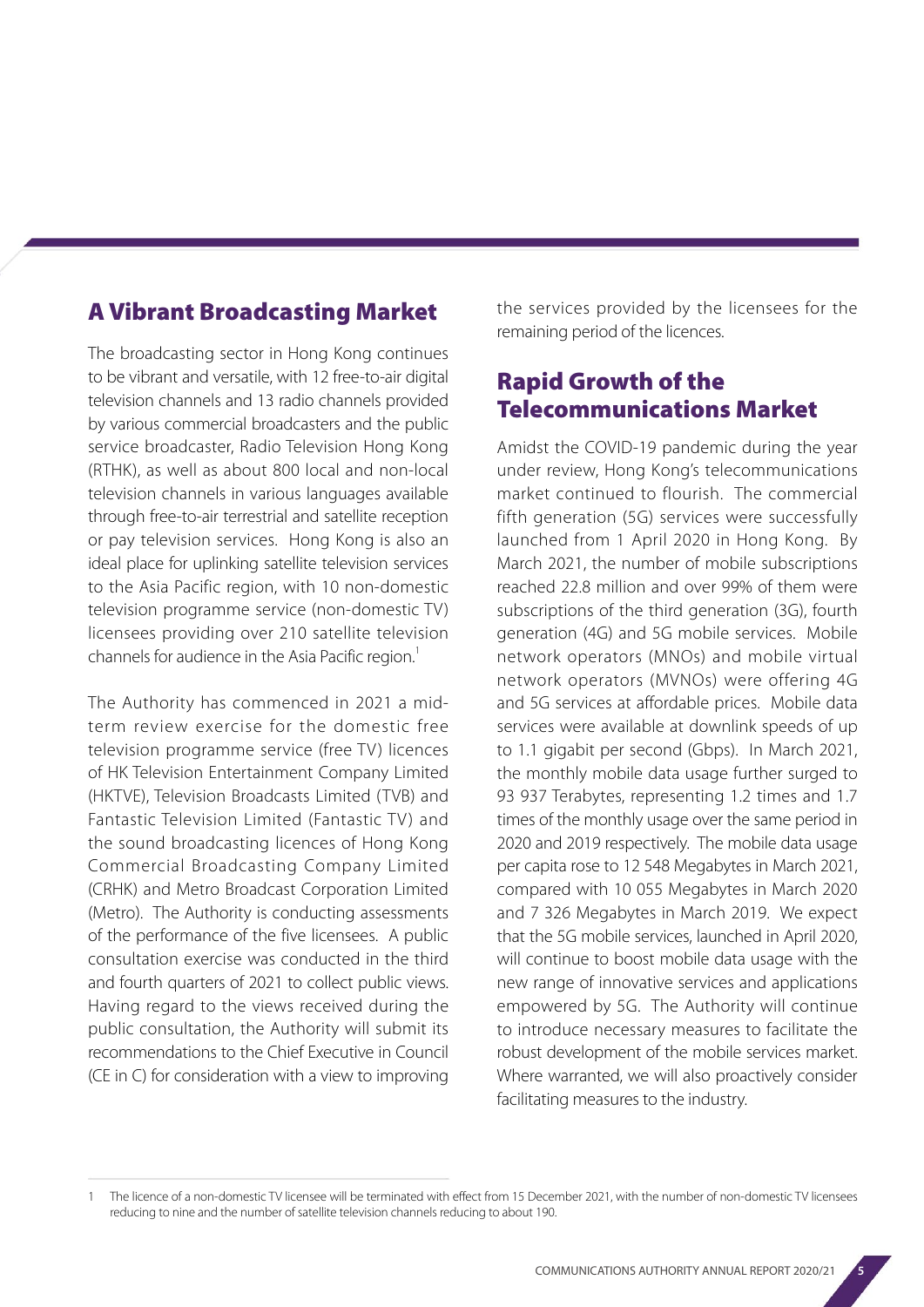

## Major Tasks and Challenges in the Coming Year

The broadcasting industry faces significant challenges from competition brought about by Internet-based media services. We will continue to keep pace with the advancement of infotainment media and strike a right balance between providing a conducive business environment and protecting the interests of the audience. We will complete the mid-term review of the three free TV licences and the two sound broadcasting licences in accordance with established procedures, with a view to formulating recommendations to the CE in C with regard to licence conditions and service requirements for the remaining period of validity of the licences.

On the telecommunications front, the commercial launch of 5G services from 1 April 2020 has taken the Hong Kong telecommunications market into a new era, opening up tremendous new business opportunities to the industry and bringing to the general public new possibilities of innovative telecommunications services and applications such as smart surveillance, time-critical remote operation, telemedicine, and intelligent transportation. The Authority is continuing its work to make available spectrum in different frequency bands to facilitate the continued development of 5G and other innovative services. Following the promulgation of the joint statements with the Secretary for Commerce and Economic Development (SCED) on 30 March 2021 on the arrangements for frequency allocation and assignment for a total of 220 MHz of new spectrum in the 600 MHz, 700 MHz and 4.9 GHz bands, the Authority will assign the above spectrum by way of auction in the fourth quarter of 2021. Furthermore, the Authority promulgated another two joint statements with SCED on 30 March 2021 on the arrangements for re-assignment of a total of 105 MHz of spectrum in the 850 MHz and 2.5/2.6 GHz bands upon expiry, and will make available these spectrum in the same auction. Looking ahead, we will continue to identify and supply additional spectrum for supporting new radiocommunications services and applications and review our telecommunications